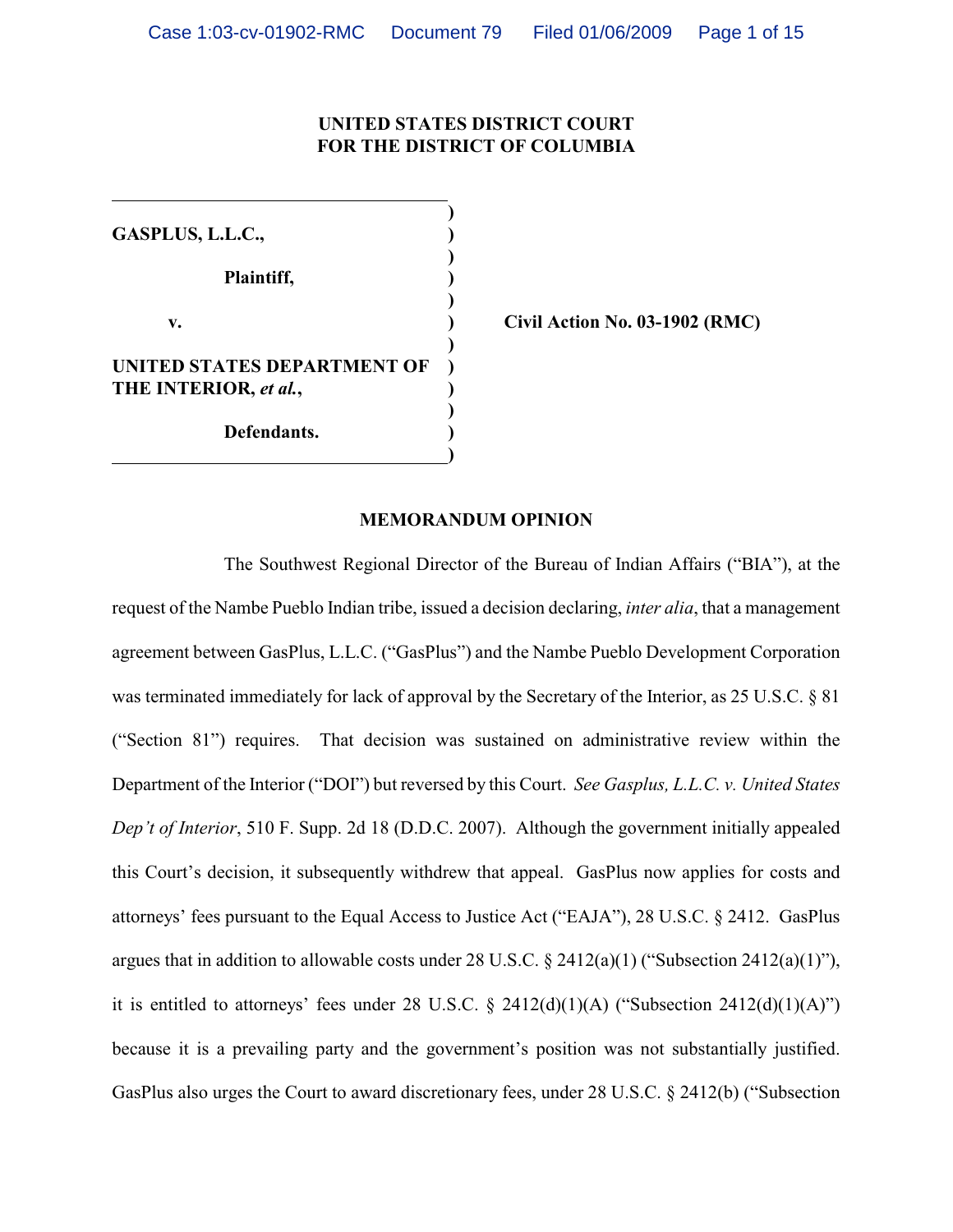2412(b)"), as a punitive measure for the government's bad faith.

Pursuant to Subsections  $2412(a)(1)$  and  $2412(d)(1)(A)$ , the Court will award GasPlus the allowable costs and fees it incurred in suing the United States but not the costs and fees it incurred in suing government officials in their individual capacities under *Bivens*<sup>1</sup> because those are not claims against the United States and, therefore, not covered by EAJA. *See Kreines v. United States*, 33 F.3d 1105, 1109 (9th Cir. 1994) ("a *Bivens* action is not a 'civil action . . . against the United States'" under EAJA). The Court does not find the bad faith necessary to support a further award of discretionary fees under Subsection 2412(b).

#### **I. FACTUAL BACKGROUND**

Section 81 requires government approval of a contract that is between a non-Indian and an Indian tribe, when the contract encumbers tribal land and is for a term greater than seven years.<sup>2</sup> This case deals with its application. For purposes of this decision on costs and attorneys' fees, the Court assumes familiarity with its decision on the merits and provides only a brief summary.

On February 7, 2002, the Regional Director declared that a Management Agreement ("Agreement") between GasPlus and the Nambe Pueblo Development Corporation was subject to Section 81; that the Agreement was immediately terminated because it had not received prior approval by the Secretary of the Interior; and that GasPlus must disgorge all monies received under the Agreement. The Agreement at that time was more than one year old but the Regional Director

<sup>&</sup>lt;sup>1</sup> Bivens v. Six Unknown Named Agents of Fed. Bureau of Narcotics, 403 U.S. 388 (1971).

<sup>&</sup>lt;sup>2</sup> 25 U.S.C. § 81(b) provides: "No agreement or contract with an Indian tribe that encumbers Indian lands for a period of 7 or more years shall be valid unless that agreement or contract bears the approval of the Secretary of the Interior or a designee of the Secretary."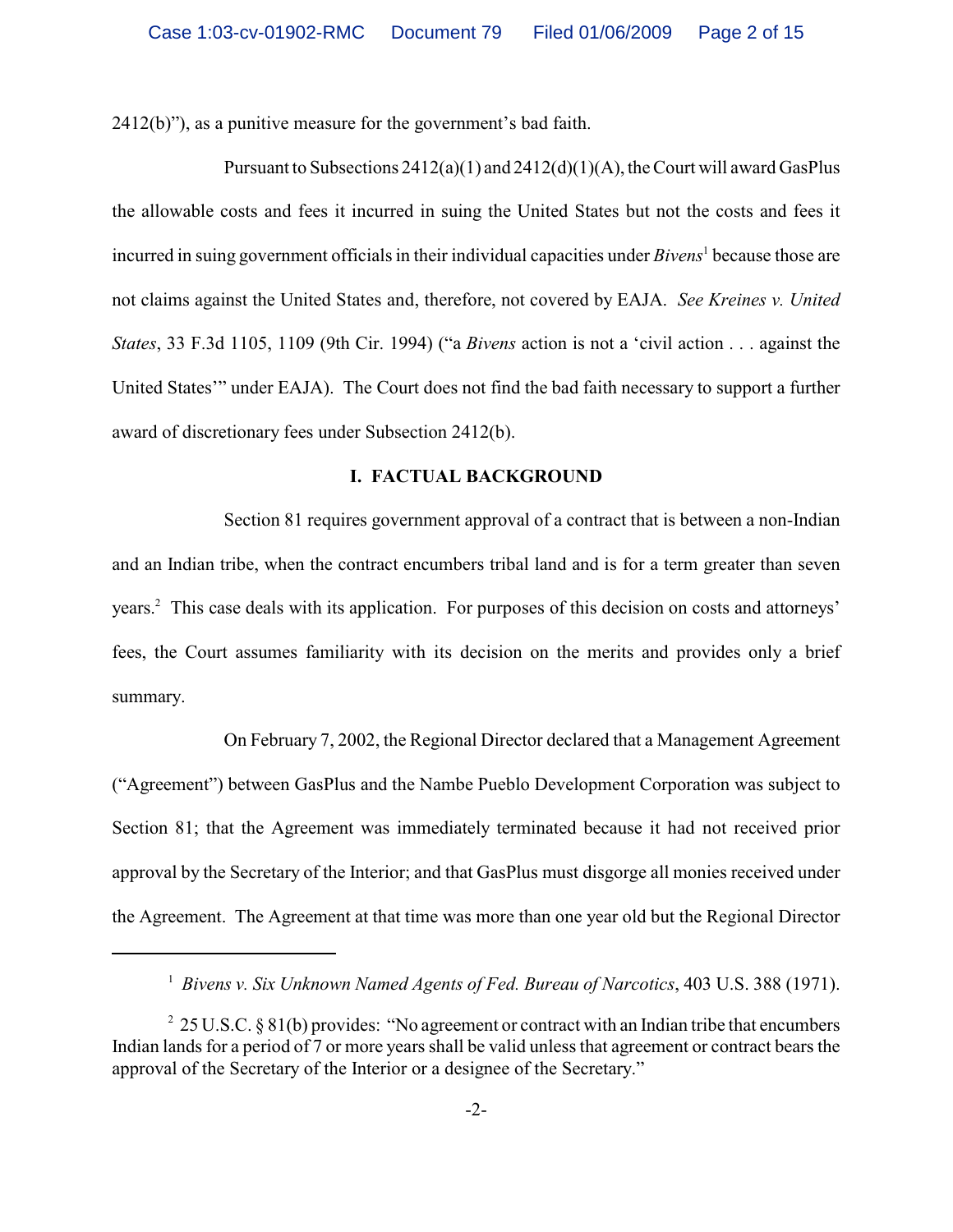issued his Decision with no notice to, or hearing from, GasPlus.

On February 28, 2002, GasPlus appealed the Director's decision to the Interior Board of Indian Appeals ("IBIA"). On June 9, 2003, the Assistant Secretary of the BIA issued its decision affirming the Director. GasPlus appealed to this Court, and on September 6, 2007, the Court granted summary judgment to GasPlus. *See Gasplus*, 510 F. Supp. 2d 18. The government appealed the Court's decision to the D.C. Circuit on November 2, 2007, but then withdrew its appeal on February 13, 2008. The Circuit entered an order dismissing the appeal on March 12, 2008. Thereafter, on April 7, 2008, GasPlus applied for attorneys' fees and costs pursuant to EAJA. *See* Dkt. # 70.

# **II. LEGAL STANDARDS**

## **A. Costs**

Costs are governed by Subsection 2412(a)(1) of EAJA. It provides:

a judgment for costs, as enumerated in Section 1920 of this title, but not including the fees and expenses of attorneys, may be awarded to the prevailing party in any civil action brought by or against the United States or any agency or any official of the United States acting in his or her official capacity . . . . A judgment for costs when taxed against the United States shall . . . be limited to reimbursing in whole or in part the prevailing party for the costs incurred by such party in the litigation.

28 U.S.C. § 2412(a)(1). Costs allowable under 28 U.S.C. § 1920 may be recovered against the United States under Subsection  $2412(a)(1)$  to the extent that the costs relate to a litigant's obtaining "the functional equivalent of a final judgment against the government that entitles him to some relief." *In re Turner*, 14 F.3d 637, 641 (D.C. Cir. 1994).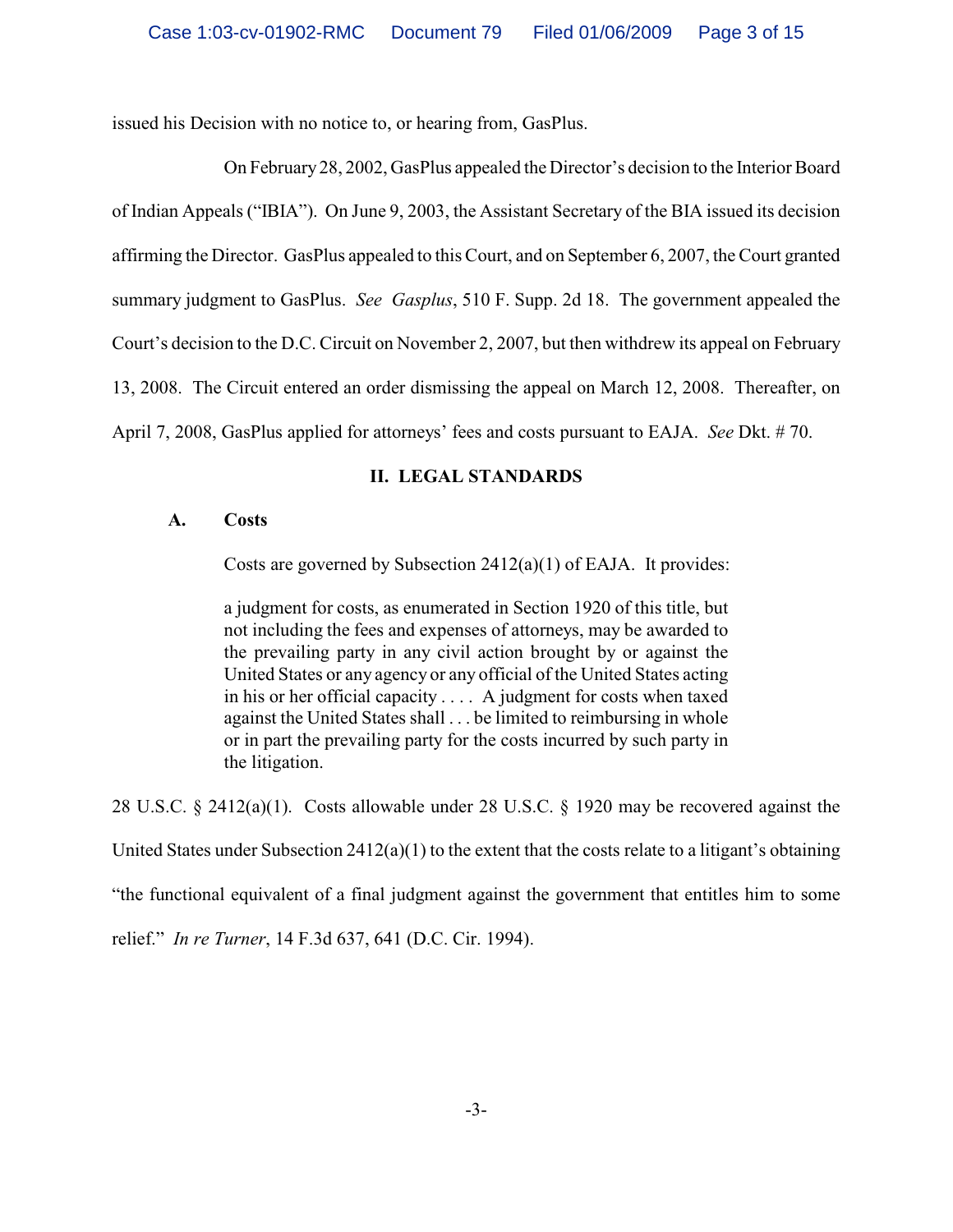# **B. Attorneys' Fees**

# 1. *Mandatory Fees*

Mandatory fees are governed by Subsection 2412(d)(1)(A) of EAJA. It provides:

a court shall award to a prevailing party . . . fees and other expenses . . . incurred by that party in any civil action . . . including proceedings for judicial review of agency action, brought by or against the United States . . . unless the court finds that the position of the United States was substantially justified or that special circumstances make an award unjust.

28 U.S.C. § 2412(d)(1)(A). Only fees attributable to civil actions brought by or against the United States — defined to include "any agency and any official of the United States acting in his or her official capacity" — may be awarded under Subsection 2412(d)(1)(A). *Id.* § 2412(d)(2)(C). In addition, the fees are capped at \$125 per hour "unless the court determines that an increase in the cost of living or a special factor, such as the availability of qualified attorneys for the proceedings involved, justifies a higher fee." *Id.* § 2412(d)(2)(A).

## 2. *Discretionary Fees*

Discretionary fees are governed by Subsection 2412(b) of EAJA. It provides:

a court may award reasonable fees and expenses of attorneys . . . to the prevailing party in any civil action brought by or against the United States or any agency or any official of the United States acting in his or her official capacity . . . . The United States shall be liable for such fees and expenses to the same extent that any other party would be liable under the common law . . . .

28 U.S.C. § 2412(b). Unlike mandatory fees under Subsection 2412(d)(1)(A), there is no statutory cap for discretionary fees under Subsection 2412(b). *See Gray Panthers Project Fund v. Thompson*, 304 F. Supp. 2d 36, 38 (D.D.C. 2004). However, fees are available under Subsection 2412(b) only if the Court finds that the United States acted in bad faith. *See Am. Hosp. Ass'n v. Sullivan*, 938 F.2d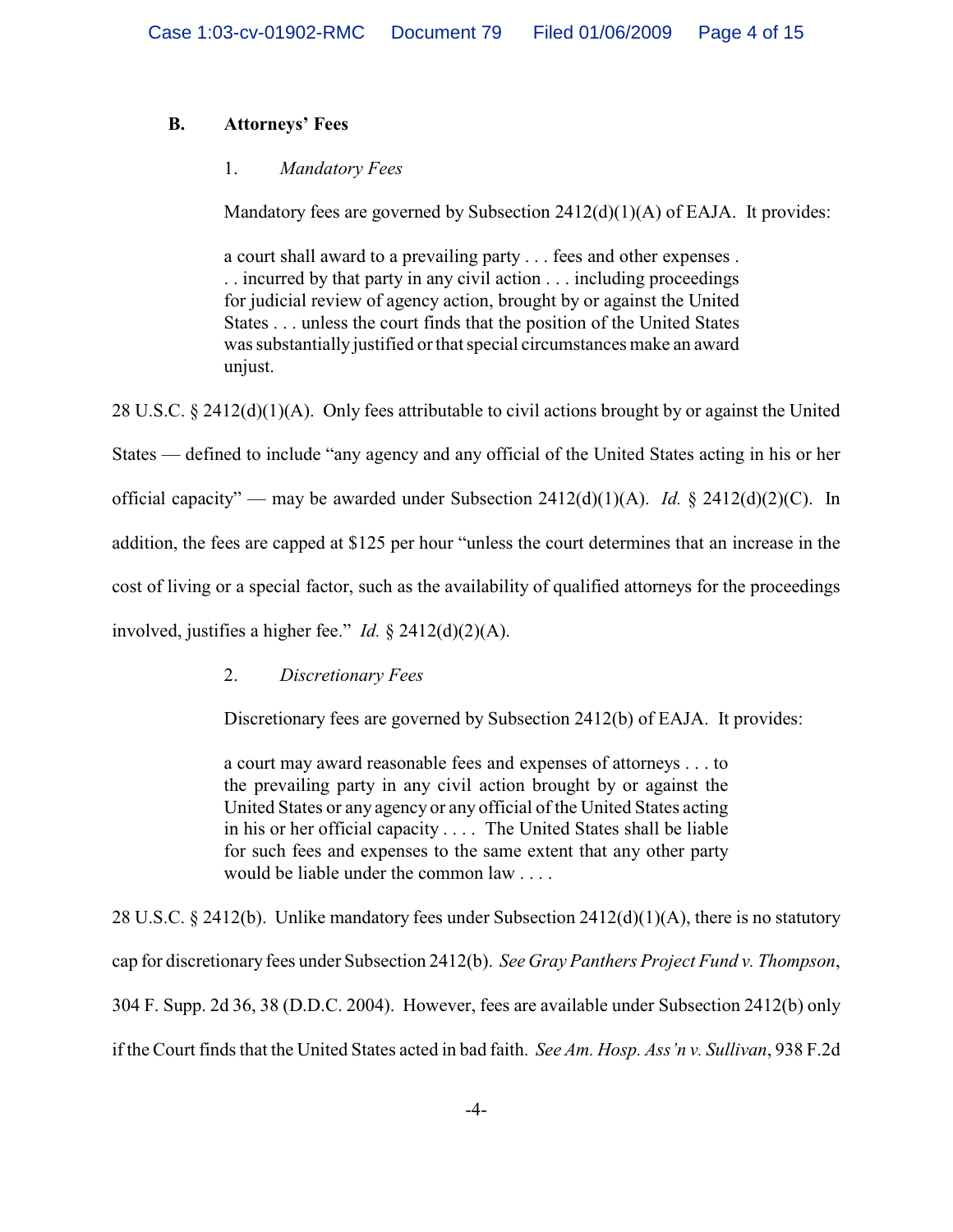216, 219 (D.C. Cir. 1991).

### **III. ANALYSIS**

As a preliminary matter, the Court notes that the government does not dispute that GasPlus qualifies as a "prevailing party" within the meaning of EAJA. Because this Court granted GasPlus summary judgment, *see Gasplus*, 510 F. Supp. 2d 18, GasPlus meets EAJA's definition of "prevailing party." *See Buckhannon Bd. & Care Home, Inc. v. W. Va. Dep't of Health & Human Res.*, 532 U.S. 598, 604 (2001) (party who wins judgment on the merits is a "prevailing party" for fee-shifting purposes); *Select Milk Producers, Inc. v. Johanns*, 400 F.3d 939, 945 (D.C. Cir. 2005) ("it is now clear that *Buckhannon's* construction of 'prevailing party' also applies to fee claims arising under EAJA"). Accordingly, the only issues to be decided are: the amount of costs that will be awarded to GasPlus under Subsection 2412(a)(1); whether the government's position was "substantially justified" within the meaning of Subsection 2412(d)(1)(A); whether the government acted in bad faith within the meaning of Subsection 2412(b); and, if the government was not "substantially justified" and/or acted in bad faith, the amount of attorneys' fees that will be awarded to GasPlus. The Court will address each in turn.

#### **A. Amount of Costs**

GasPlus submitted a bill of costs in the amount of \$517.71 itemized as follows:

(1) \$4.00 in photocopying expenses incurred at the Bernalillo County Clerk's Office on March 6, 2002;

(2) \$150.00 filing fee charged by the Clerk of this Court for bringing this action;

(3) \$58.71 for service of process on Robert D. Baracker; and

-5-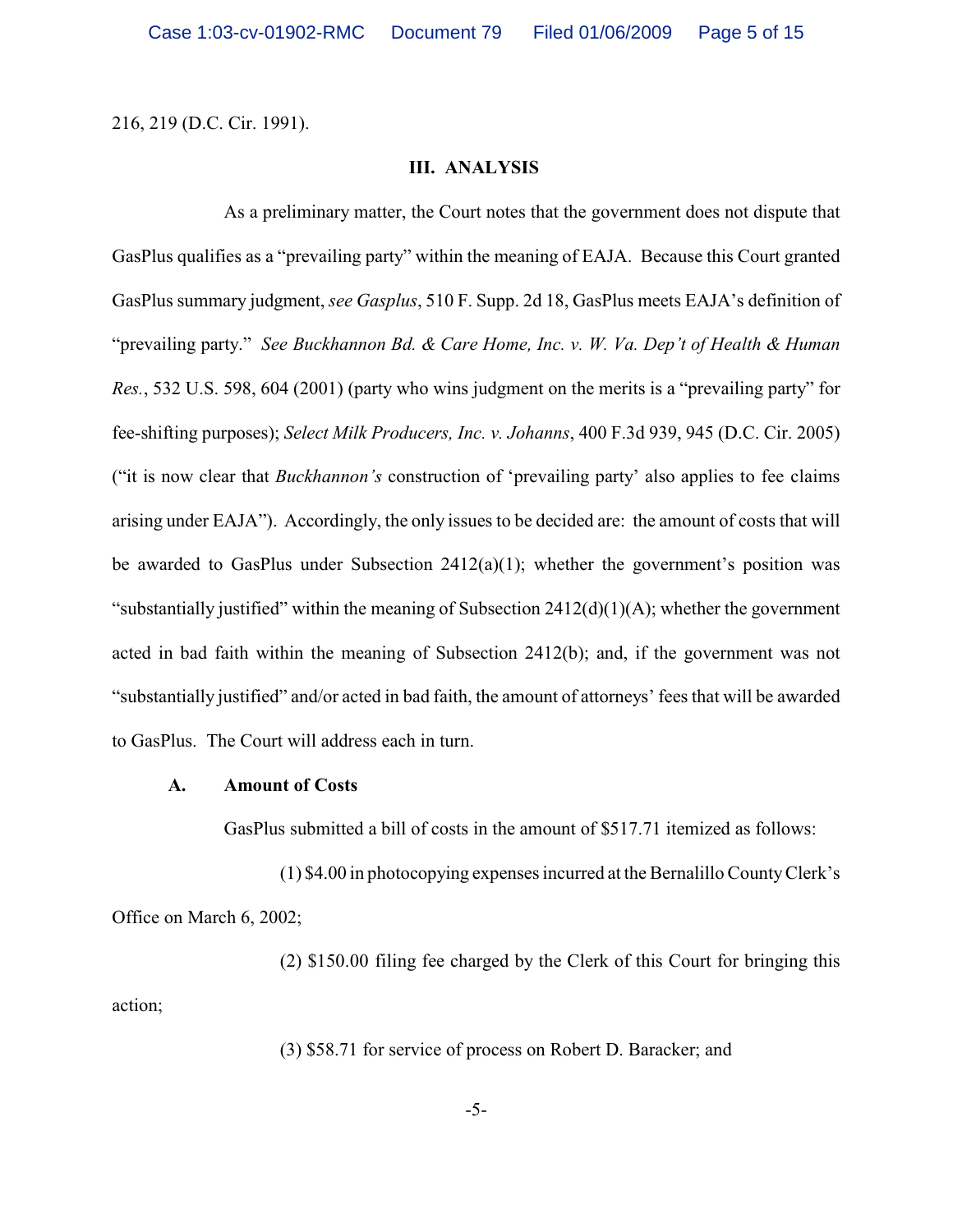## (4) \$305 for service of process on Aurene M. Martin.

Pl.'s Appl. for Attys' Fees & Costs, Ex. F (Itemized Costs). The government argues that only the \$150 filing fee should be awarded to GasPlus because the photocopying expense is not identifiable as related to this litigation and was incurred long before the initiation of this litigation, and the service of process expenses relate to costs incurred in furtherance of an action against the individual defendants, not the United States. Def.'s Opp'n at 30. The Court agrees. GasPlus has failed to explain how the \$4.00 photocopying fee incurred more than a year before the initiation of this lawsuit is attributable to this litigation. Further, even assuming that private process server costs were allowable under 28 U.S.C.  $\S$  1920,<sup>3</sup> the costs of serving Mr. Baracker and Ms. Martin are not recoverable against the United States under Subsection  $2412(a)(1)$  because they were not incurred as part of GasPlus's action against the United States, and thus fall outside the scope of EAJA. *See* 28 U.S.C. § 2412(a)(1) (allowable costs may be awarded to "the prevailing party in any civil action brought by or against the United States or any agency or *any official of the United States acting in his or her official capacity*") (emphasis added); *In re Turner*, 14 F.3d at 641 (costs recoverable under Subsection  $2412(a)(1)$  are those costs incurred in obtaining "the functional equivalent of a final judgment *against the government*") (emphasis added). Because Mr. Baracker and Ms. Martin were sued in their individual capacities under *Bivens*, the costs GasPlus incurred in suing them cannot be recovered under Subsection 2412(a)(1). *See Kreines*, 33 F.3d at 1109 ("a *Bivens* action is not a 'civil action . . . against the United States'" under EAJA). Therefore, the Court will award GasPlus \$150.00 in costs.

<sup>&</sup>lt;sup>3</sup> See Chen v. Slattery, 842 F. Supp. 597, 600 (D.D.C. 1994) (costs of service of process are not taxable costs); *Zdunek v. WMATA*, 100 F.R.D. 689, 692 (D.D.C. 1983) (same).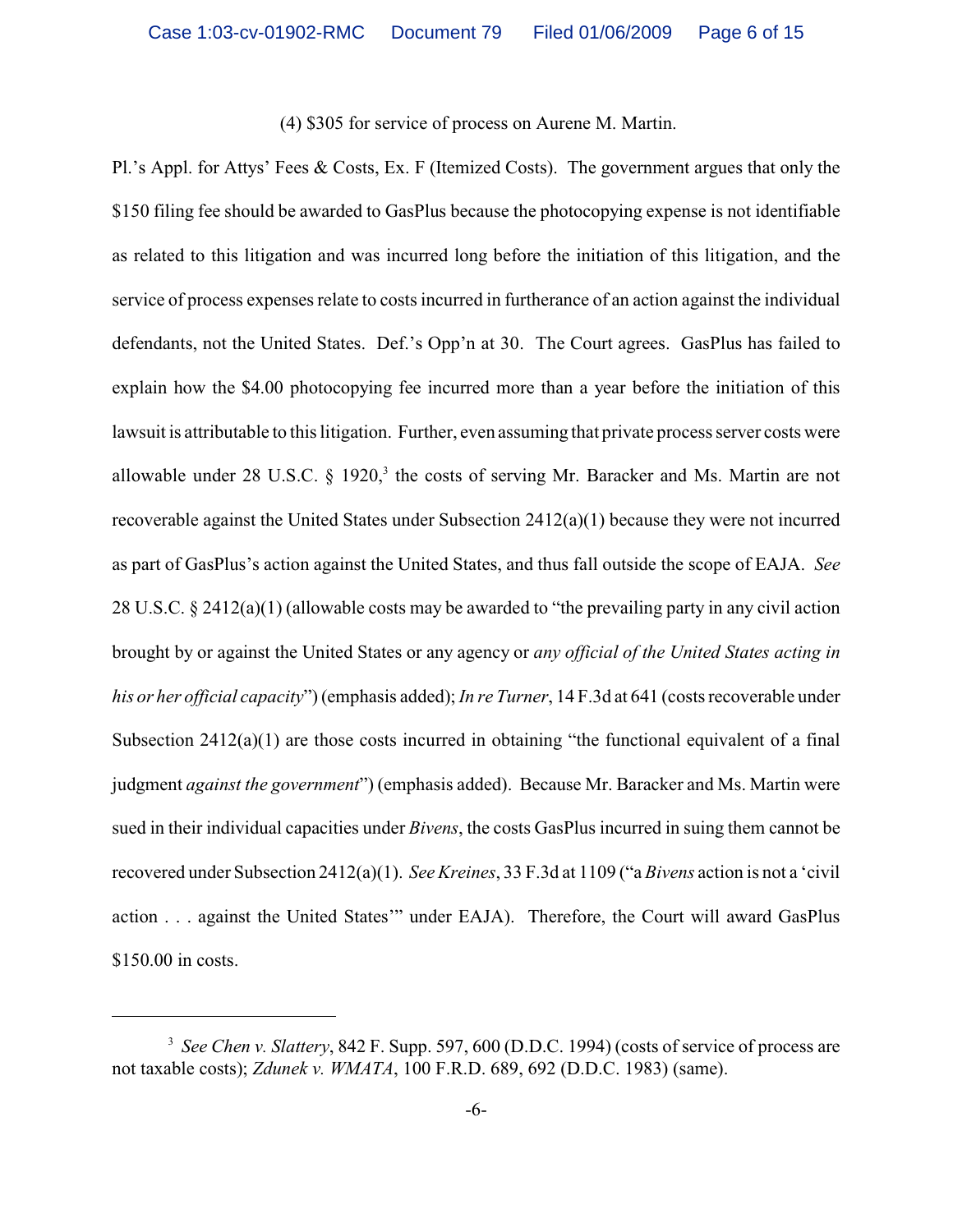## **B. Entitlement to Attorneys' Fees**

### 1. *Mandatory Fees*

As discussed above, under Subsection  $2412(d)(1)(A)$ , the Court must award attorneys' fees to GasPlus unless the government's position was substantially justified or special circumstances make an award unjust. *See* 28 U.S.C. § 2412(d)(1)(A). "Substantially justified" means "justified in substance or in the main – that is, justified to a degree that could satisfy a reasonable person." *Pierce v. Underwood*, 487 U.S. 552, 565 (1988) (quotation marks omitted). The "position of the United States" includes not only the government's position in litigation but also the "action or failure to act by the agency upon which the civil action is based . . . ." 28 U.S.C.  $\S$  2412(d)(2)(D). The government carries the burden of showing that the underlying agency action giving rise to litigation and its litigation position were substantially justified. *See Wilkett v. Interstate Commerce Comm'n*, 844 F.2d 867, 871 (D.C. Cir. 1988).

This case turned on whether the Agreement between GasPlus and the Nambe Pueblo, under which GasPlus agreed to "manage, supervise, and operate [Nambe Pueblo's] Gasoline Distribution Business," encumbered the Tribe's land. The Court already has ruled that BIA's conclusion that the Agreement encumbered Nambe Pueblo land in violation of Section 81 was "arbitrary, capricious, an abuse of discretion, [and] otherwise not in accordance with law." *Gasplus*, 510 F. Supp. 2d at at 33. Moreover, the Court also found that "the statute and regulations could not be more clear . . . [and] the BIA's conclusion finds no support in the statutory text." *Id.*<sup>4</sup> With an

<sup>&</sup>lt;sup>4</sup> The Court did not simply observe that BIA had ignored the plain meaning of the word "encumber," which has "a fairly well-defined meaning" fitting within BIA's own regulations at 25 C.F.R. § 84.002. *GasPlus*, 510 F. Supp. 2d at 28-29. It also found that BIA's determination did "not follow as a matter of law or logic," *id.* at 30, and that the BIA "ignored the plain language of [the statute], ignored Congress's unambiguous intent . . . and ignored the definitions and examples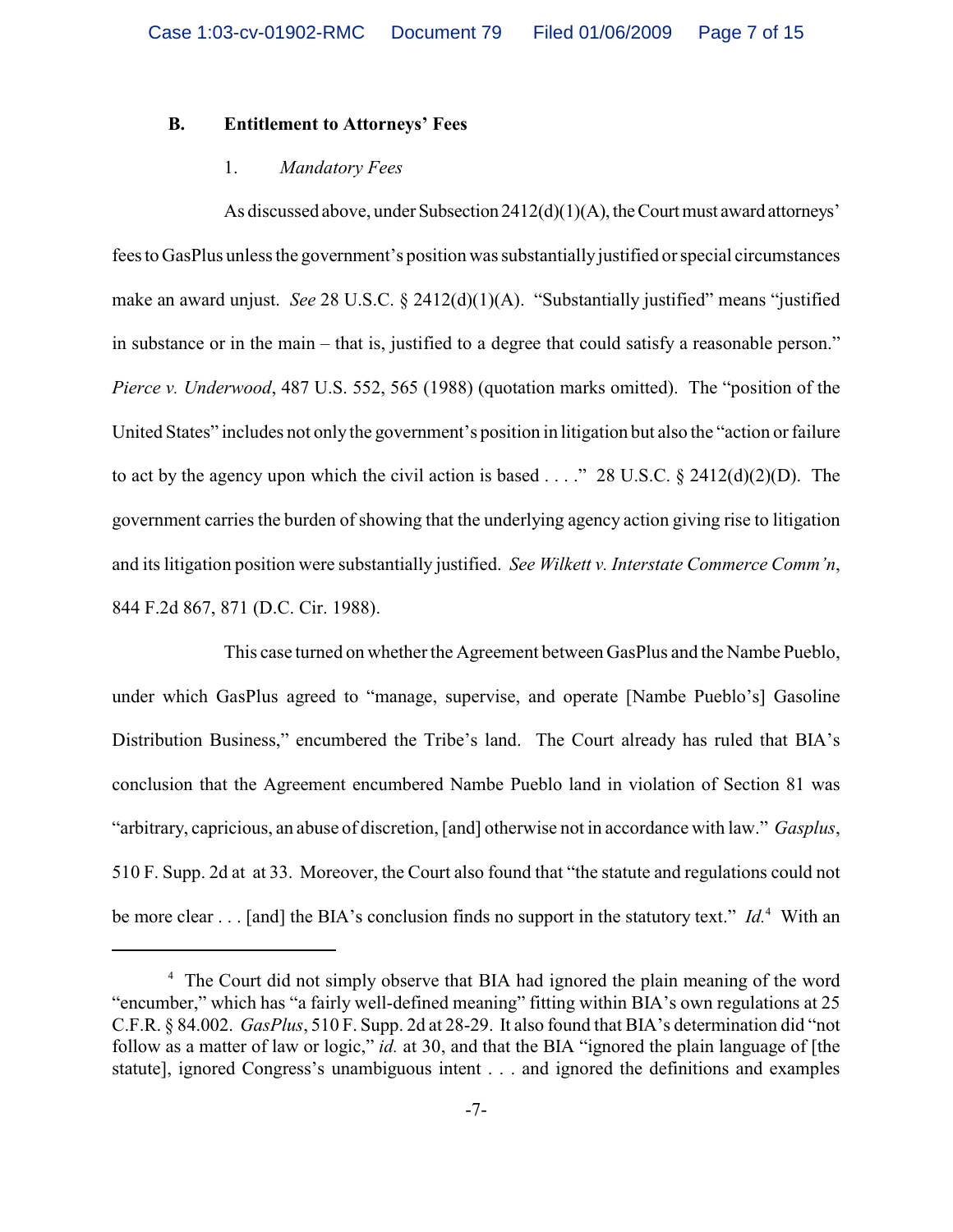unambiguous guide from the statute and its own regulations, the BIA and the DOI should have correctly ascertained that Section 81 did not apply to the Agreement. In its opposition to GasPlus's fee application, the government has failed to offer any convincing reason for believing that its interpretation of Section 81 was substantially justified.<sup>5</sup>

The government instead relies on *Taucher v. Brown-Hruska*, 396 F.3d 1168 (D.C. Cir. 2005), to argue that a lack of clear precedent can provide substantial justification for an interpretation which a court later finds erroneous. True enough, but in *Taucher* the law was far from clear. *See id.* at 1175-78. In contrast, the law here "could not be more clear." *GasPlus*, 510 F. Supp. 2d at 33. *Taucher* does not hold that the absence of interpretive case law necessarily means that the government's interpretation of the law is substantially justified. *Cf. Halverson v. Slater*, 206 F.3d 1205, 1210 (D.C. Cir. 2000) (noting that the absence of contrary case law does not lead to the conclusion that the government's position is substantially justified). Nor does *Taucher* hold that the absence of interpretive case law necessarily means that the law is unsettled. *Taucher* recounted that the government would not be substantially justified if "it vainly pressed a position flatly at odds with controlling case law . . . ." *Taucher*, 396 F.3d at 1174 (quotation marks and citation omitted). Where, as here, the applicable statute and regulations are clear and unambiguous, an interpretation

contained in the implementing Regulations." *Id.* at 33. In short, the Court found that "[t]he BIA's decision to void the contract under Section 81 because the Nambe Pueblo's government changed its mind about the wisdom of the contract violated the letter and the spirt of Section 81 . . . ." *Id.* at 34.

 $\frac{5}{5}$  The government argues that the Management Agreement gave GasPlus "a great deal of control over, including day-to-day operation of, a tribal business located on tribal land," Def.'s Opp'n at 6, as if this fact made the application of Section 81 any more in doubt. The Nambe Pueblo entered into a contract with GasPlus whereby the latter managed the former's gasoline distribution business; as a contracted manager, GasPlus necessarily had "a great deal of control over, including day-to-day operation of" the business: that is exactly the task the Nambe Pueblo contracted with GasPlus to perform.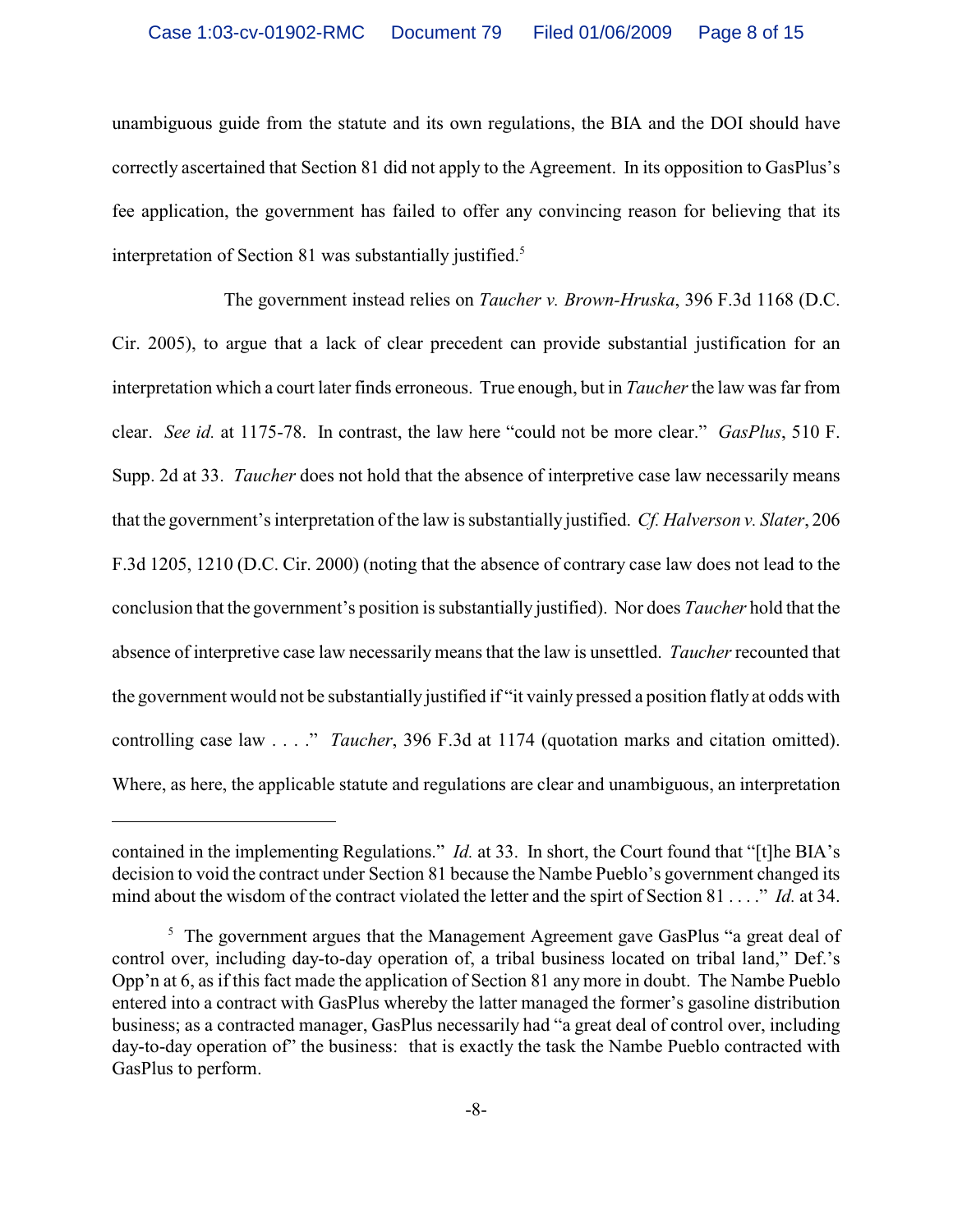that is flatly at odds with their terms is no different than an interpretation that is flatly at odds with controlling case law. *See Halverson*, 206 F.3d at 1211 (despite absence of interpretive case law, government not substantially justified because its statutory interpretation was contrary to the plain meaning of the statute).

The government has offered no persuasive reason for believing that reasonable minds could differ over the application of Section 81 to the Agreement. Accordingly, it has failed to show that its position was substantially justified. *See F.J. Vollmer Co., Inc. v. Magaw*, 102 F.3d 591, 593 (D.C. Cir. 1996) (an agency's interpretation of its governing statute that was "wholly unsupported by the text, legislative history, and underlying policy" was not substantially justified). GasPlus is thus entitled to attorneys' fees under Subsection  $2412(d)(1)(A)$ .

## 2. *Discretionary Fees*

GasPlus urges the Court to award it full attorneys' fees, without regard to the statutory cap, pursuant to Subsection 2412(b) because the government acted in bad faith. "[T]he substantive standard for a finding of bad faith is stringent and attorneys' fees will be awarded only when extraordinary circumstances or dominating reasons of fairness so demand." *Ass'n of Am. Physicians & Surgeons, Inc. v. Clinton*, 187 F.3d 655, 660 (D.C. Cir. 1999) (quotation marks and citation omitted). "Further, the finding of bad faith must be supported by clear and convincing evidence, which generally requires the trier of fact, in viewing each party's pile of evidence, to reach a firm conviction of the truth on the evidence about which he or she is certain." *Id.* (quotation marks and citations omitted).

While the government's position in this litigation toes the line, the Court finds that the stringent standard for establishing bad faith is not supported by clear and convincing evidence.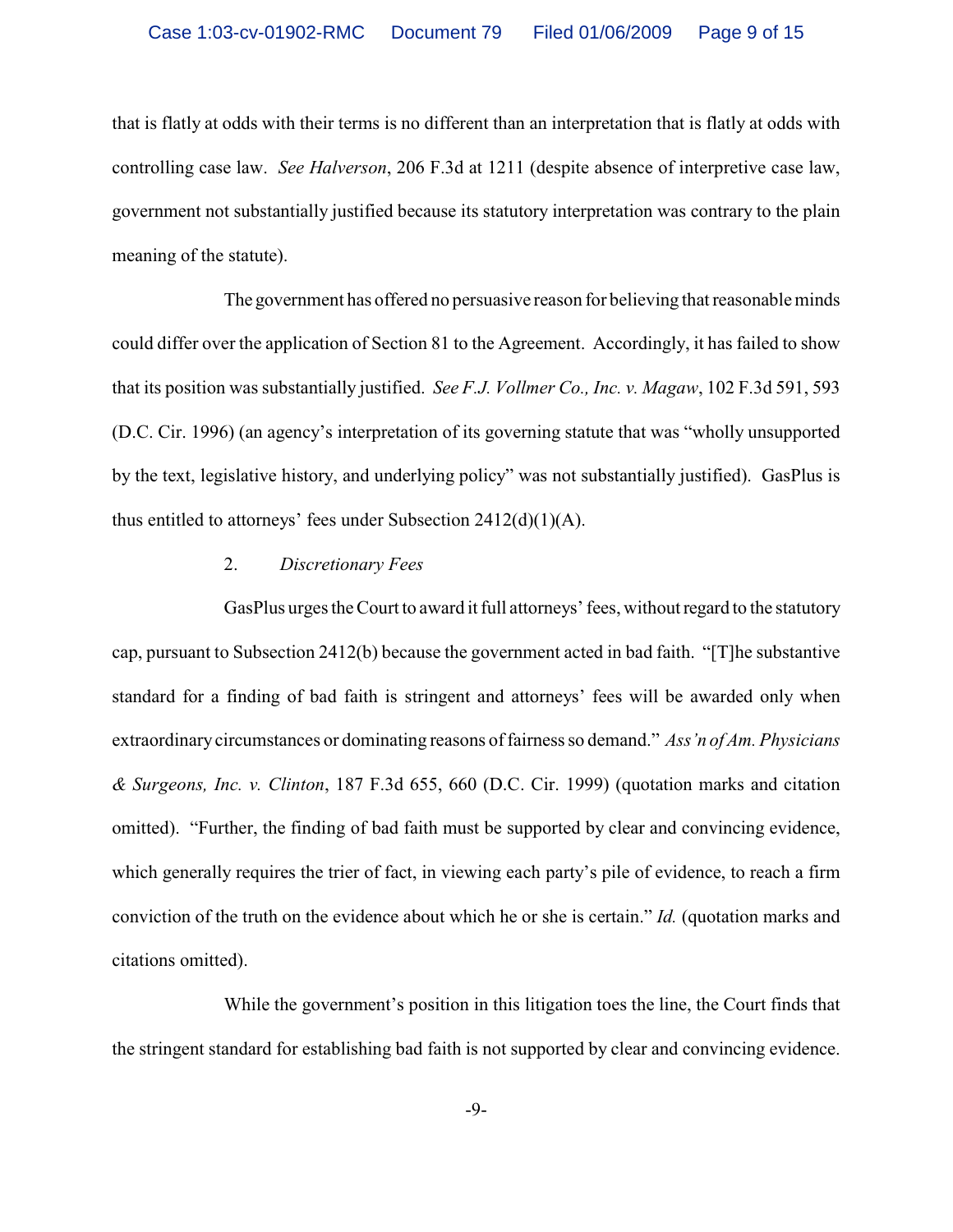The fact that Section 81 had only recently been adopted; that no precedent existed to guide BIA or DOI; and that BIA and DOI acted on the suddenly-outdated presumption that it should err, if at all, in the Tribe's favor, sap the record of clear and convincing evidence that the government acted in bad faith. Accordingly, the Court will deny GasPlus full attorneys' fees pursuant to Subsection 2412(b).

### **C. Amount of Attorneys' Fees**

## 1. *Scope of Fees*

The government objects to GasPlus's application for fees insofar as GasPlus seeks fees for the administrative process; insofar as they involved the remand proceedings; insofar as GlasPlus counsel worked on the allegations against the former Regional Director and Assistant Secretary–Indian Affairs as defendants in their individual capacities; insofar as the lawyers worked on the GasPlus due process claim on which it did not succeed; and because counsel did not exercise billing judgment. With the exception of the government's objection to fees attributable to GasPlus's *Bivens* claims, the Court finds the government's objections to be meritless.

## a. Fees Related to *Bivens* Claims

As used in Subsection 2412(d)(1)(A), "United States" includes "any agency and any official of the United States acting in his or her *official capacity*." 28 U.S.C. § 2412(d)(2)(C) (emphasis added). *Bivens* actions involve claims against federal officials in their *individual capacities*. Accordingly, Subsection 2412(d)(1)(A) "does not authorize the courts to award attorney's fees against the United States in *Bivens* actions." *Kreines*, 33 F.3d at 1109. This is so even if, as GasPlus argues, its claims against the government and its *Bivens* claims arose from the same set of facts and would otherwise be recoverable under *Hensley v. Eckerhart*, 461 U.S. 424, 434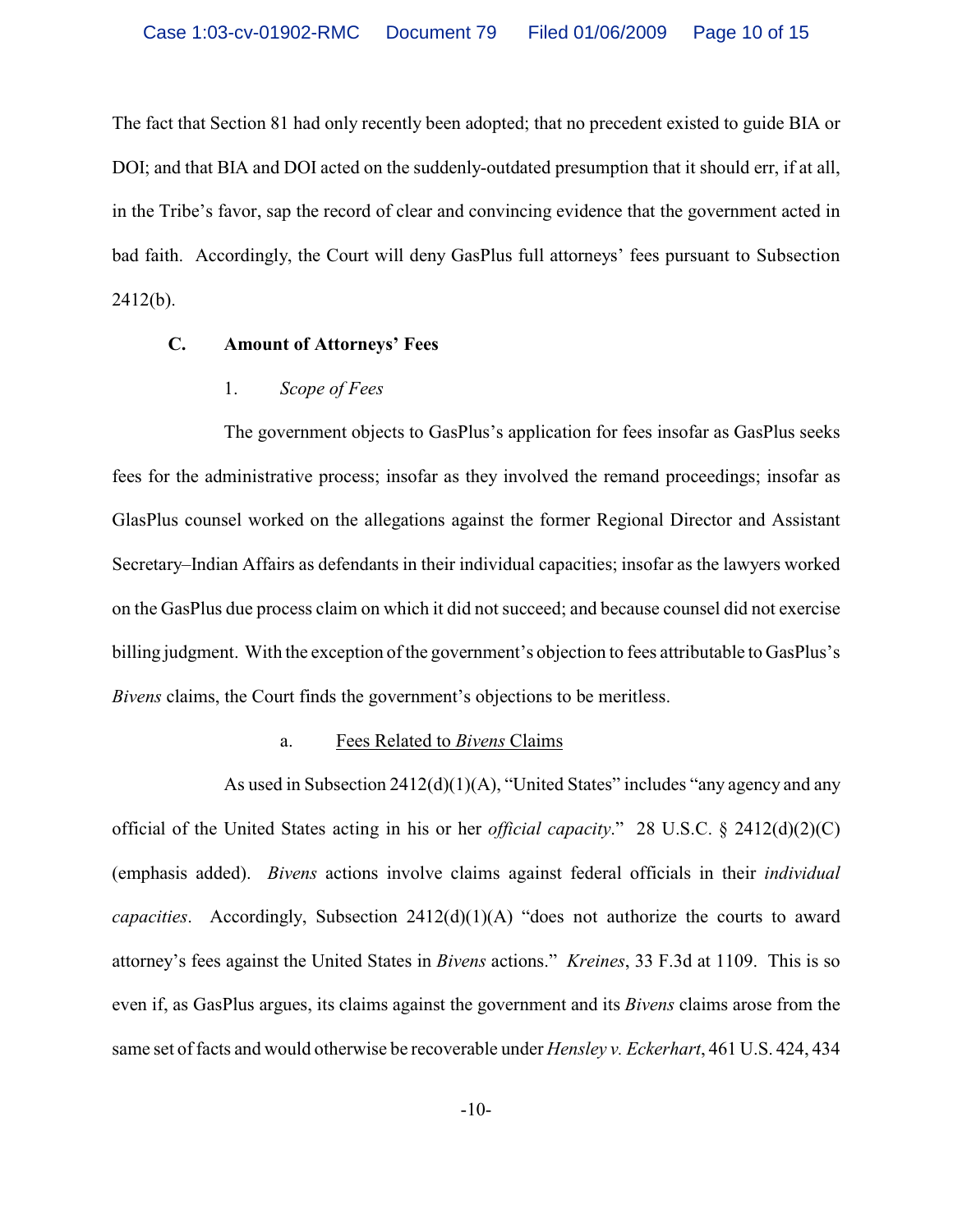(1983). *See In re Turner*, 14 F.3d at 640 ("even where a fee award is otherwise authorized, the Government is shielded by sovereign immunity from attorney's fee liability 'except to the extent it has waived its immunity'") (*quoting Ruckelshaus v. Sierra Club*, 463 U.S. 680, 685 (1983)). Subsection  $2412(d)(1)(A)$  waives this immunity for official capacity claims against federal officials, but not for individual capacity claims against federal officials. Therefore, the Court will subtract from GasPlus's award the fees related to the *Bivens* claims.

### b. Fees Related to Remand Proceedings/Due Process Claim

The government argues that GasPlus's award should not include hours billed opposing the government's motion to remand and litigating its due process claim because GasPlus did not prevail on either. However, an EAJA applicant need not have won on all points below to qualify for fees. It is the applicant's "overall success on the merits" that counts. *Judicial Watch, Inc. v. U.S. Dep't of Commerce*, 470 F.3d 363, 369 (D.C. Cir. 2006). Here, GasPlus offered alternative related legal theories on which to seek a court order that its rights had been violated when BIA declared Section 81 applicable to the Agreement. All of GasPlus's claims arose from this "common core of facts"and were "based on related legal theories." *Hensley*, 461 U.S. at 435. While GasPlus did not succeed "on every contention raised in the lawsuit[,]" it obtained overall success on the merits when this Court set aside the BIA's decision, and "[t]he result is what matters." *Id.* Accordingly, that GasPlus did not prevail on its due process claim and its opposition to the government's motion to remand "is not a sufficient reason for reducing a fee." *Id.*

#### c. Fees Related to the Administrative Proceedings

The government contends that GasPlus cannot be compensated under EAJA for attorneys' fees related to the administrative proceedings, both before the complaint was filed and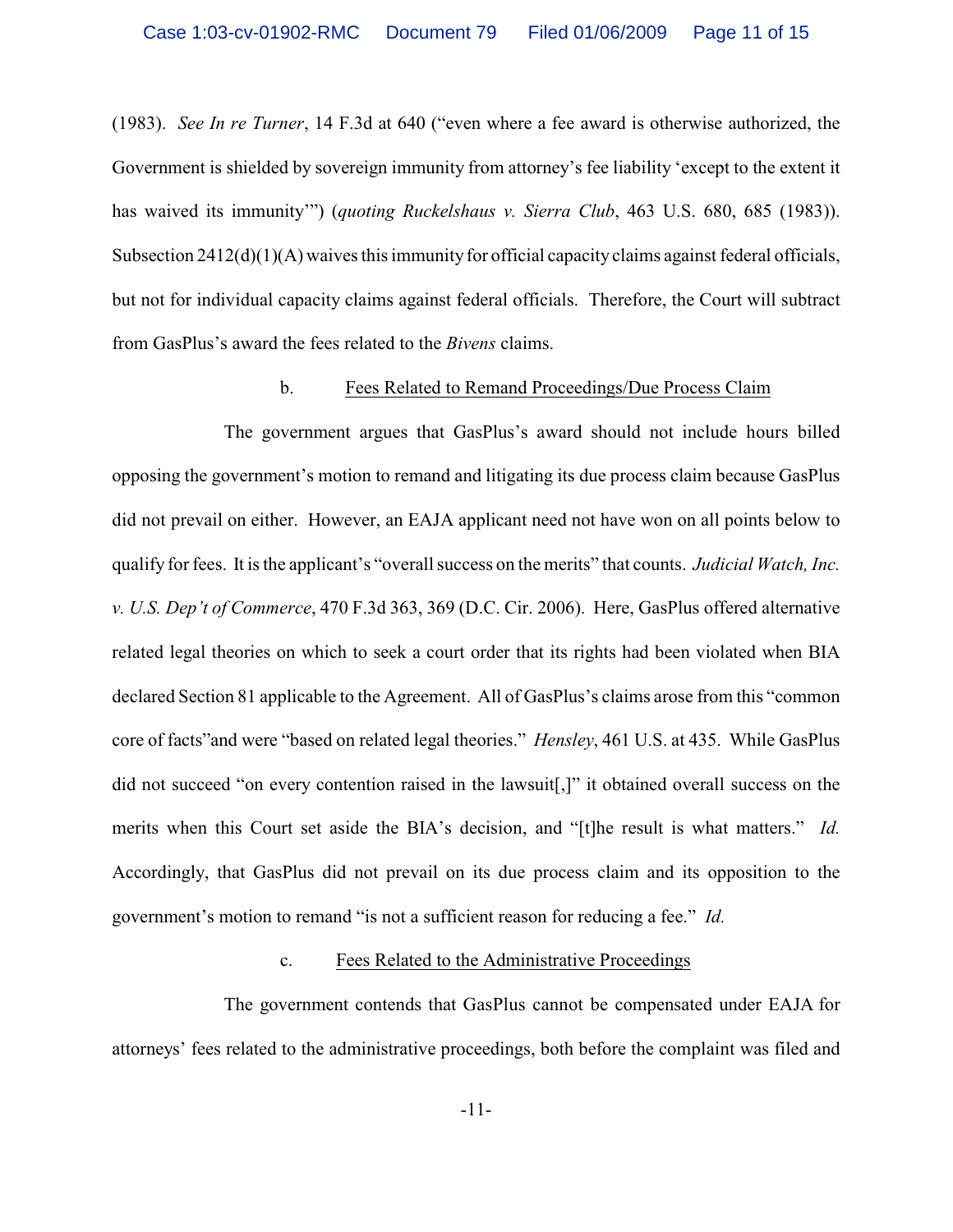during the mid-litigation remand. It notes that Subsection  $2412(d)(1)(A)$  only awards fees and expenses for a "civil action," which is commonly understood to include only judicial proceedings. *See Levernier Constr., Inc. v. United States*, 947 F.2d 497, 503 (Fed. Cir. 1991). The only exception is for an action for judicial review of an "adversary adjudication," 28 U.S.C. § 2412(d)(3), defined "as an adjudication under section 554" of the Administrative Procedure Act ("APA"), 5 U.S.C. § 551 *et seq.*, "in which the position of the United States is represented by counsel or otherwise." *Id.*  § 504(b)(1)(C). Administrative proceedings do not constitute "adversary adjudications" under EAJA unless they are "governed by" or "subject to" APA § 554. *Ardestani v. INS*, 502 U.S. 129, 135 (1991); *Full Gospel Portland Church v. Thornburgh*, 927 F.2d 628, 630-31 (D.C. Cir. 1991). The government argues that GasPlus's administrative appeal to the IBIA was not "governed by" or "subject to" APA § 554 because the IBIA was not required to conduct an "on the record" hearing.

APA § 554 applies "in every case of an adjudication required by statute to be determined on the record after an opportunity for an agency hearing." 5 U.S.C. § 554(a). An "adjudication" is defined as an "agency process for the formulation of an order." *Id.* § 551(7). "Section 554 therefore will apply if the proceeding meets three requirements: (1) there must be an adjudication, an agency process for the formulation of an order, that is required by statute; (2) it must be on the record; and (3) there must be an opportunity for an agency hearing." *Five Points Road Joint Venture v. Johanns*, 542 F.3d 1121, 1125 (7th Cir. 2008). For administrative appeals to the IBIA, the procedural rules are governed by regulations promulgated by the Secretary of the Interior and codified at 43 C.F.R. Part 4, Subpart D. *See* 25 U.S.C. §§ 2 & 9; 43 C.F.R. §§ 4.330-4.340.

Administrative appeals to the IBIA meet the definition of an "adjudication" because the regulations provide for a right of appeal to "[a]ny interested party affected by a final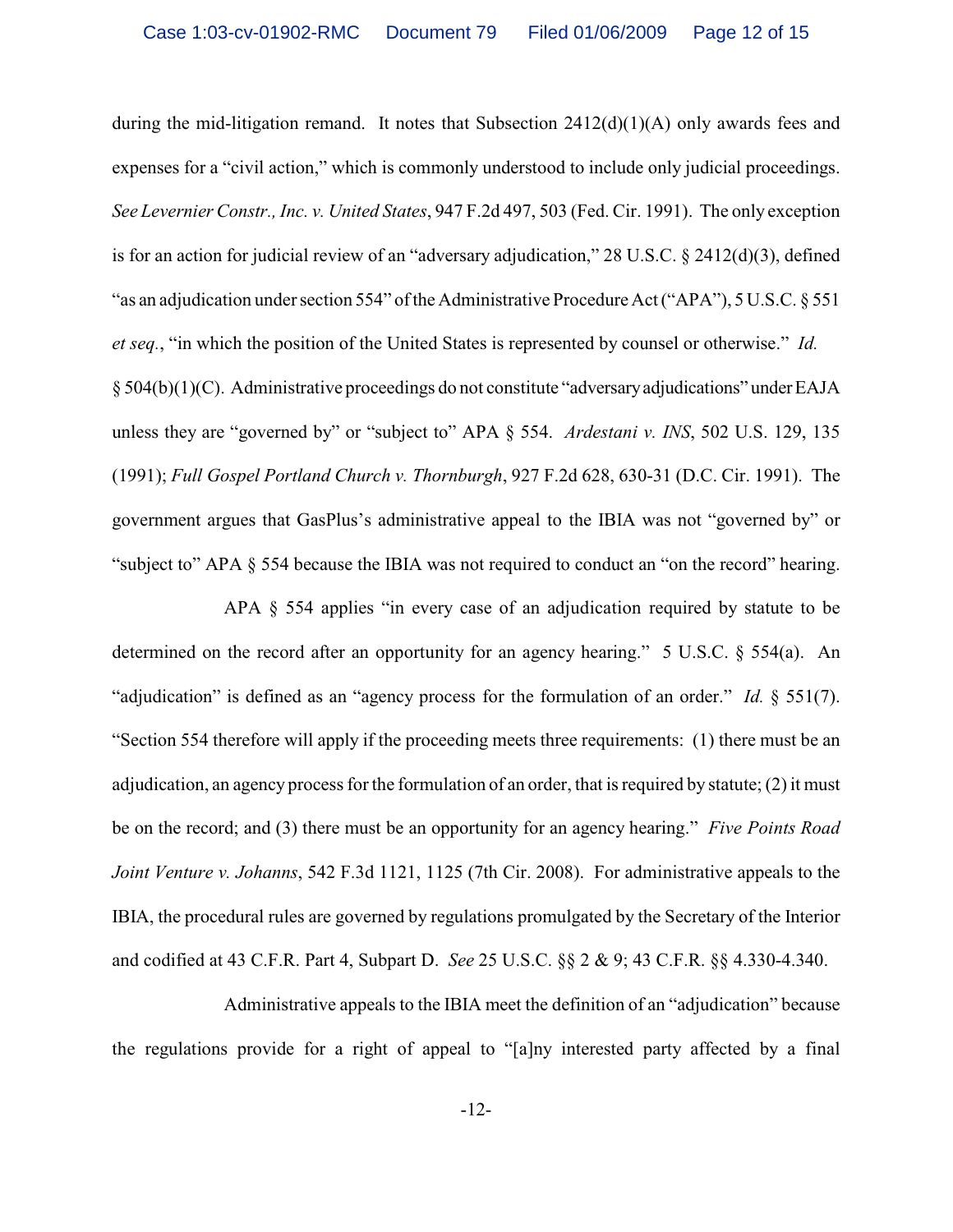administrative action or decision of an official of the Bureau of Indian Affairs" and empower the IBIA to "make a final decision" on any such appeal. 43 C.F.R. §§ 4.331, 4.337(a). In other words, the regulations provide "an agency process for the formulation of an order." 5 U.S.C. § 551(7). The regulations further provide for the adjudication to be "on the record." They specify that "[t]he *record on appeal* shall include, without limitation, copies of transcripts of testimony taken; all original documents, petitions, or applications by which the proceeding was initiated; all supplemental documents which set forth claims of interested parties; and all documents upon which all previous decisions were based." 43 C.F.R. § 4.335(a)(emphasis added). The regulations further provide that "the Board may require a hearing[,]" that "[a]ll hearings shall be conducted by an administrative law judge of the Office of Hearings and Appeals[,]" and that "the entire record of the proceedings, including the transcript of the hearing before the administrative law judge, shall be forwarded to the Board." *Id.* §§ 4.337(a), 4.338(a). Finally, the regulations provide that "[s]ubsequent to a decision by the Board, the record filed with the Board and all documents added during the appeal proceeding, including the Board's decision, shall be forwarded to the official of the Bureau of Indian Affairs whose decision was appealed for proper disposition in accordance with rules and regulations concerning treatment of federal records." *Id.* § 4.340. For these reasons, the Court finds that GasPlus's administrative appeal to the IBIA was "governed by" and "subject to" APA § 554.<sup>6</sup>

<sup>&</sup>lt;sup>6</sup> That it was the Assistant Secretary–Indian Affairs and not the IBIA that rendered the decision on appeal is immaterial. *See* 43 C.F.R. § 4.332(b); 25 C.F.R. § 2.20(c). The regulations governing appeals decided by the Assistant Secretary–Indian Affairs also require the decision to be "on the record." *See* 25 C.F.R. § 2.20(d).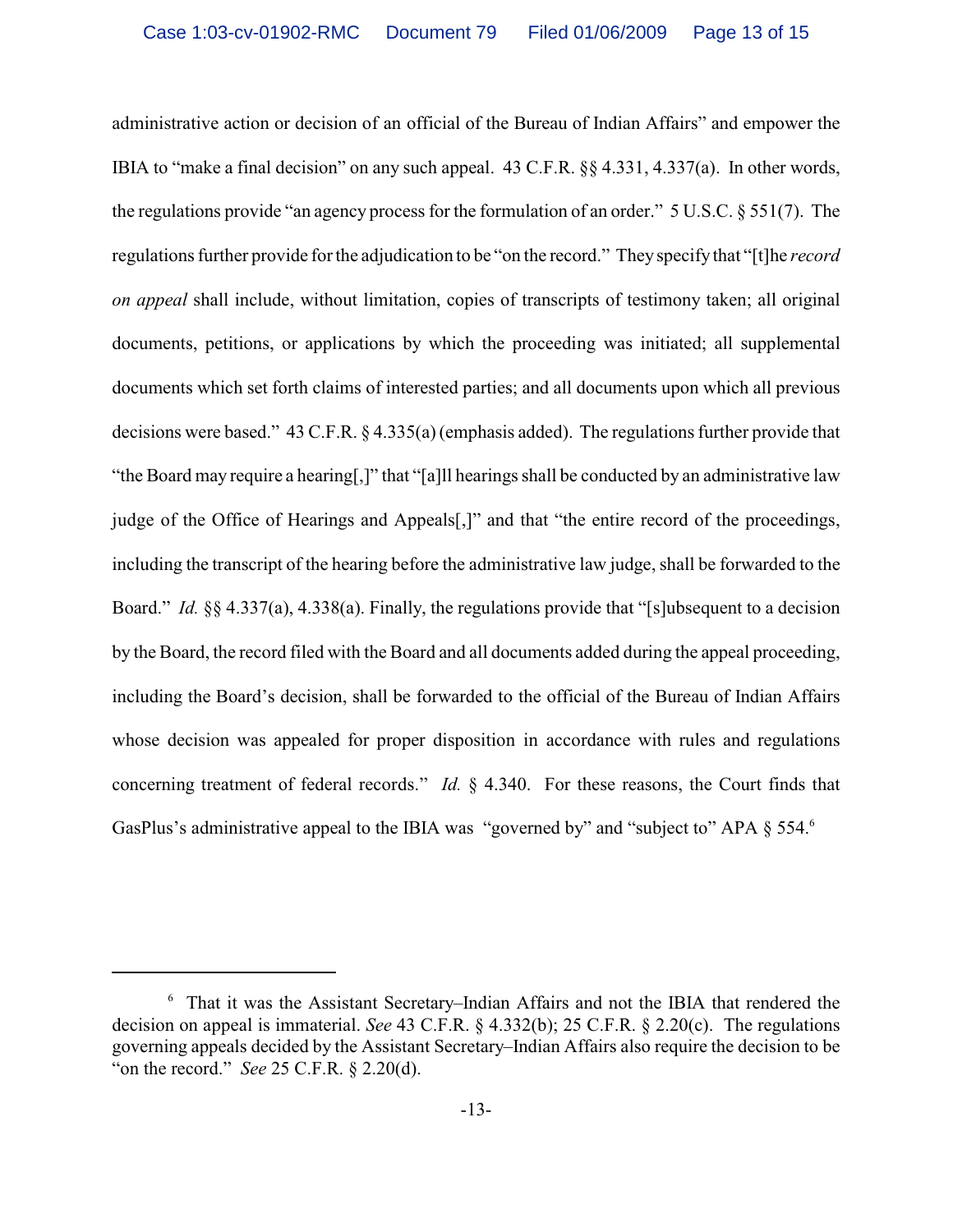#### d. Billing Judgment

The government assails the GasPlus lawyers for allegedly not exercising "billing judgment" during the six years that this dispute has been brewing. Having reviewed the firms' records carefully, and analyzed the affidavits and contemporaneous billing records, the Court disagrees and finds the fees billed to be reasonable.

### 2. *Hourly Rate*

The hourly rate at which attorneys' fees can be recovered under Subsection 2412(d)(1)(A) is \$125 unless a court determines that "an increase in the cost of living or a special factor, such as the limited availability of qualified attorneys for the proceeding involved, justifies a higher fee." 28 U.S.C. § 2412(d)(2)(A). The statutory cap was set over ten years ago, in 1996. As a result, "courts routinely approve cost-of-living adjustments." *Role Models Am., Inc. v. Brownlee*, 353 F.3d 962, 969 (D.C. Cir. 2004) (quotation marks and citation omitted). GasPlus has submitted a chart showing the Consumer Pricer Index for All Urban Consumers, beginning in 1996, as reported by the U.S. Department of Labor. *See* Pl.'s Application for Att'ys Fees & Costs, Ex. C. It also has illustrated the corresponding change in hourly rates over the six years this dispute has been pending. *See id.* The government does not object to the cost of living adjustments proposed by GasPlus. *See* Def.'s Opp'n at 15 n.2. Accordingly, the Court finds that GasPlus is entitled to the referenced cost of living adjustments to the \$125/hour fee cap, minus attorneys' fees spent suing government officials in their individual capacities.

#### 3. *Taxes*

GasPlus asks the Court to award it taxes on the fees. However, GasPlus has failed to cite any provision of EAJA that authorizes courts to award taxes on fees. Accordingly, the Court